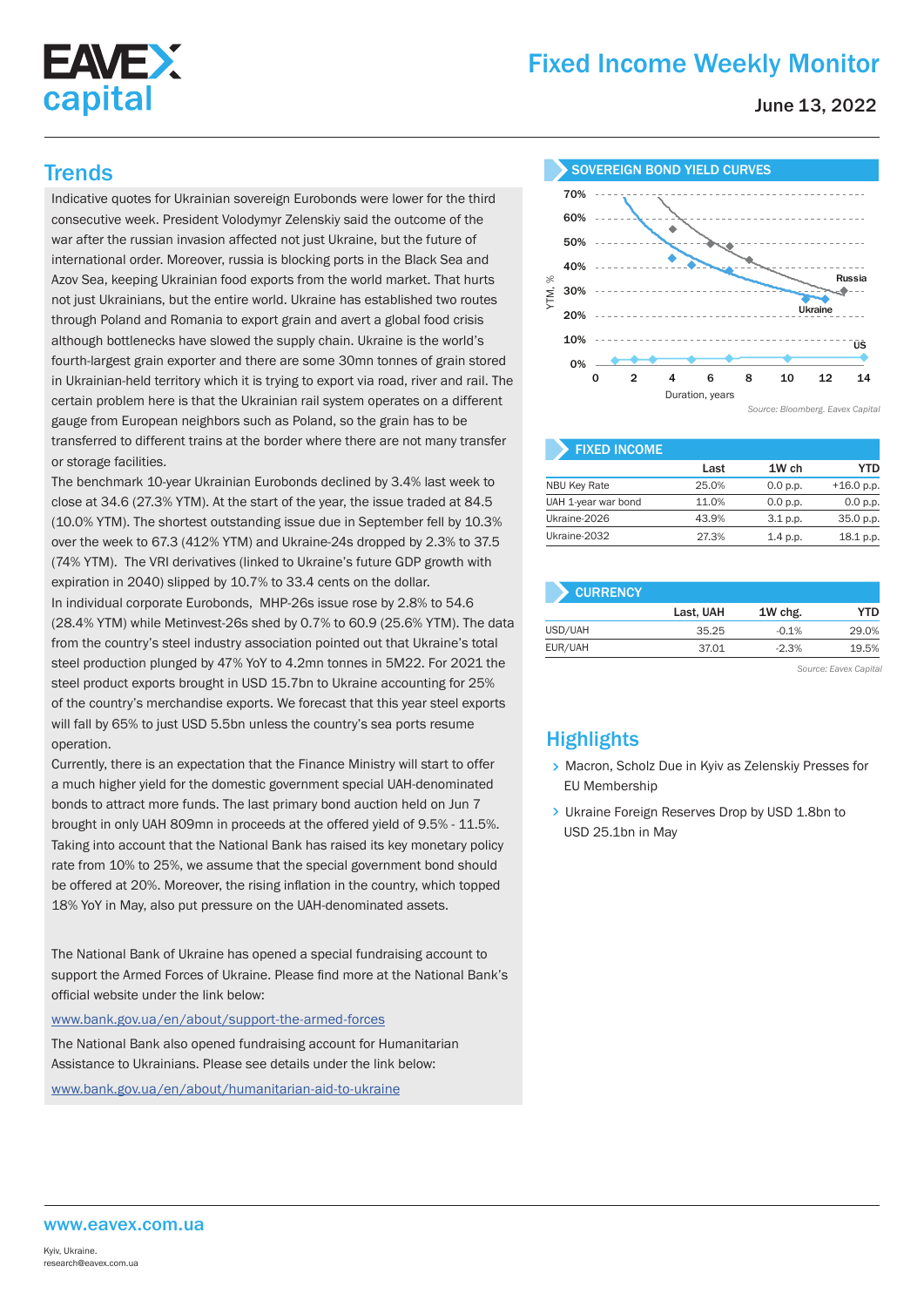

#### June 13, 2022

### Macron, Scholz Due in Kyiv as Zelenskiy Presses for EU **Membership**

by Will Ritter w.ritter@eavex.com.ua

#### **NEWS**

French President Emmanuelle Macron and German & Italian Prime Ministers Olaf Scholz and Mario Draghi are expected to pay a joint visit to Kyiv in the next two weeks ahead of the Jun 26-28 EU summit meeting, German media reported. In recent weeks, President Zelenskiy has stepped up calls for the European Union to admit Ukraine as a member, and European Commission President Ursula Von der Leyen was in Kyiv meeting with Zelenskiy on Saturday (Jun 11), calling the decision on whether to admit Ukraine "historic". In war-related news, Ukrainian sources said the military had managed to recover some territory in occupied Kherson province, pushing Russian forces back by around 5-7km. However, in the key city of Severodonetsk in the Donbass region, the situation for Ukrainian forces has reportedly worsened, with much of the city now under Russian control. Taking Severodonetsk would provide a base for Russian assaults on the remaining Ukraine-controlled cities in the western Donbass - Lysichansk, Bakhmut, Slavyansk, and Kramatorsk.

#### **COMMENTARY**

The main military difficulty for Ukraine currently is that Western countries have been unwilling or unable to deliver weapons and ammunition at a fast enough pace to prevent a steady loss of territory in the Donbass, with the Ukrainian army simply outgunned by Russian firepower. The Western media narrative on the war has also begun to change over the past month, with expectations growing that Ukraine will not be able to quickly recover the lost territory (with the possible exception of Kherson), which would lead to a protracted and costly stalemate. Another factor is that although the West's sanctions against Russia are damaging the country's economy, the immediate effects are turning out to be less than what was expected; Russia's central bank has been able to prop up the ruble and there are few outward signs of near-term political instability in Russia due to the war. For these reasons, we do not rule out that Macron, Scholz and Draghi might be planning to offer Zelenskiy a deal that would see Ukraine receive EU membership candidate status in exchange for Zelenskiy dropping his declared intention to reclaim the territories of Crimea and the so-called Donetsk and Luhansk People's Republics (DNR/LNR) with military force. Such a deal could open the door to a ceasefire, although the issues of the territory captured by Russia since Feb 24 would remain unsolved, absent Ukraine's ability to quickly liberate them.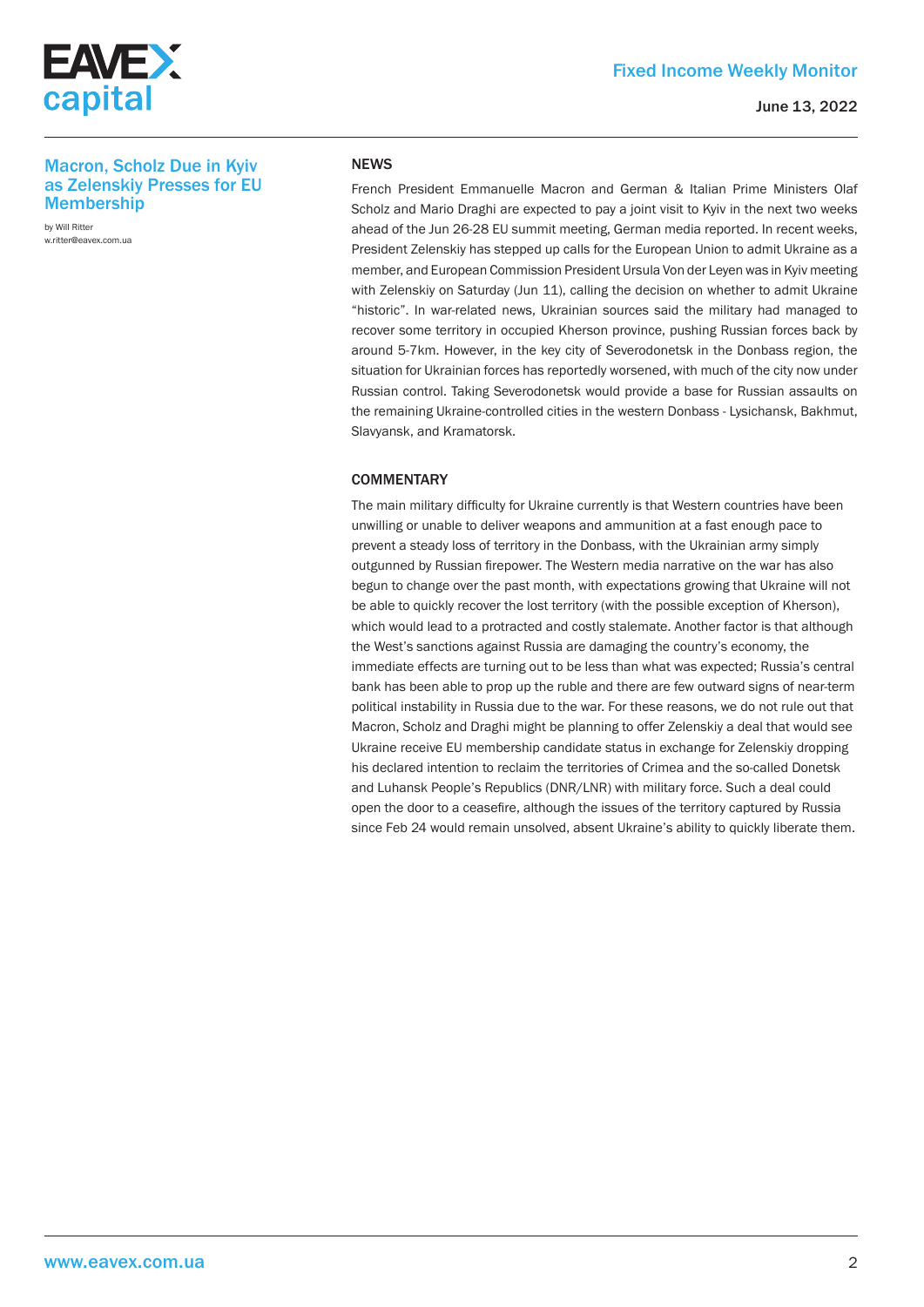

## Ukraine Foreign Reserves Drop by USD 1.8bn to USD 25.1bn in May

by Dmitry Churin d.churin@eavex.com.ua

#### **NEWS**

The Ukrainian National Bank's (NBU) foreign reserves dropped by USD 1.8bn to USD 25.1bn in May (-6.7% MoM), according to official NBU data. The reserves decreased by USD 5.8bn (-19% YTD) from USD 30.9bn at the start of the year.

The decrease in the FX reserves in May was caused by the National Bank's net foreign currency sale of USD 3.4bn on the interbank market, as the regulator had to intervene amid a lack of the hard currency supply from Ukrainian exporters. Also, the National Bank provided USD 213mn to the government to service the country's external debt.

The FX reserves inflow in May amounted to USD 1.7bn, including disbursements of EUR 584mn from the World Bank and EUR 582mn from the EU.



*Source: National Bank of Ukraine*

#### **COMMENTARY**

The National Bank was forced to increase its net foreign currency sale on the interbank market in May leading to a higher pace of the FX reserves depletion. While the regulator continues to stick to the fixed hryvnia exchange rate against the dollar at 29.25 UAH/USD, the OTC cash FX market also failed to reflect a fair value of the hryvnia as the currency market has been operating with low liquidity and the many restrictions. De-facto Ukrainian government now relies mostly on financial assistance from Western countries and international institutions as well as on direct money injections from the National Bank in form of purchases of the government debt rather than tax revenues. The country's central bank has purred UAH 190bn (USD 6.5bn) into the national budget since russia invaded Ukraine on Feb 24. The World Bank recently announced that it would provide USD 1.5bn to the Ukrainian government to help pay the salaries of social workers. We think, that Ukrainian authorities will do all the necessary steps to secure more financial aid from Western backers. Roughly speaking, the Ukrainian government needs about USD 5 bn per month to cover the national budget gap amid the current open stage of war with russia.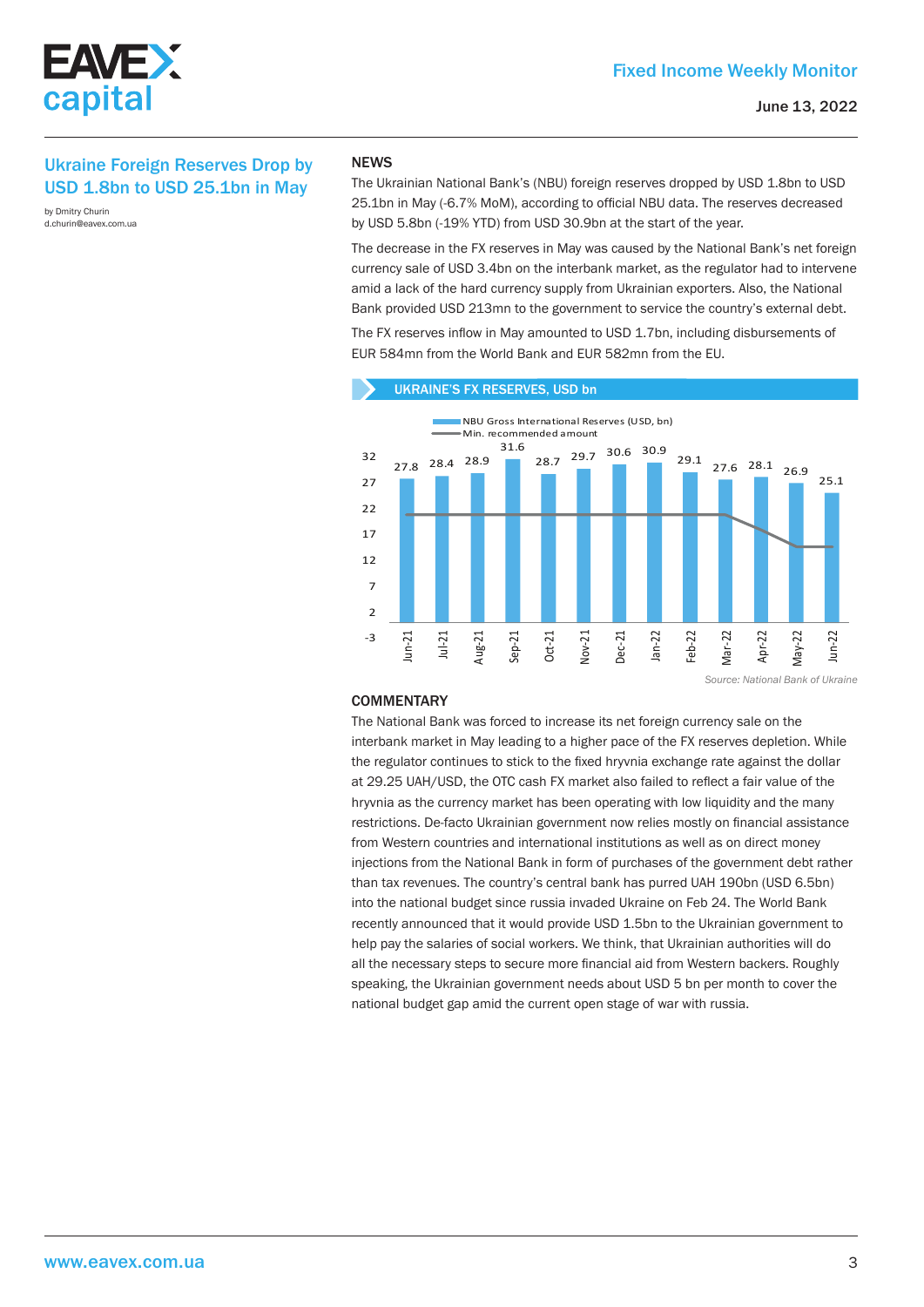

| <b>SELECTED UKRAINIAN EUROBONDS</b> |                     |                             |              |        |                         |                             |            |                      |  |  |
|-------------------------------------|---------------------|-----------------------------|--------------|--------|-------------------------|-----------------------------|------------|----------------------|--|--|
| Issue                               | Indicative<br>Price | Price change<br>in one week | YTM,<br>$\%$ | Coupon | <b>Maturity</b><br>Date | Volume<br>USD <sub>mn</sub> | Currency   | Ratings <sup>1</sup> |  |  |
| Sovereign Eurobonds                 |                     |                             |              |        |                         |                             |            |                      |  |  |
| Ukraine, 2022                       | 67.3                | $-10.3%$                    | 412%         | 7.75%  | 1 Sept 2022             | 1,384                       | <b>USD</b> | Caa3/                |  |  |
| Ukraine, 2024                       | 37.5                | $-2.3%$                     | 74%          | 7.75%  | 1 Sept 2024             | 1.339                       | <b>USD</b> | Caa3/                |  |  |
| Ukraine, 2026                       | 36.7                | $-2.1%$                     | 43.9%        | 7.75%  | 1 Sept 2026             | 1,318                       | <b>USD</b> | Caa3/                |  |  |
| Ukraine, 2028                       | 36.1                | $-6.2%$                     | 38.9%        | 9.75%  | 1 Nov 2028              | 1,600                       | <b>USD</b> | Caa3/                |  |  |
| Ukraine, 2032                       | 34.6                | $-3.4%$                     | 27.3%        | 7.38%  | 25 Sept 2032            | 3,000                       | <b>USD</b> | Caa3/                |  |  |
| Ukraine, GDP-linked                 | 33.4                | $-10.7%$                    |              |        | 31 May 2040             | 3,214                       | <b>USD</b> | $\frac{1}{2}$        |  |  |
| <b>Corporate Eurobonds</b>          |                     |                             |              |        |                         |                             |            |                      |  |  |
| MHP, 2026                           | 54.6                | 2.8%                        | 28.4%        | 6.95%  | 4 Apr 2026              | 550                         | <b>USD</b> | $\frac{1}{2}$        |  |  |
| <b>Kernel</b> , 2027                | 52.8                | 0.0%                        | 22.9%        | 6.75%  | 27 Oct 2027             | 300                         | <b>USD</b> | $\frac{1}{2}$        |  |  |
| DTEK Energy, 2027                   | 20.9                | $-3.2%$                     | 55.6%        | 5.00%  | 31 Dec 2027             | 1.645                       | <b>USD</b> | $\frac{1}{2}$        |  |  |
| Metinvest, 2026                     | 60.9                | $-0.7%$                     | 25.6%        | 8.50%  | 23 Apr 2026             | 648                         | <b>USD</b> | $\frac{1}{2}$        |  |  |
| Metinvest, 2029                     | 62.0                |                             | 18.0%        | 7.75%  | 17 Oct 2029             | 500                         | <b>USD</b> | $\frac{1}{2}$        |  |  |
| NaftoGaz, 2024                      | 33.0                | 0.0%                        | 86%          | 7.125% | 19 Jul 2024             | 600                         | <b>EUR</b> | $\frac{1}{2}$        |  |  |
| <b>Ukrainian Railways</b>           | 25.0                | 0.0%                        | 119%         | 8.25%  | 9 Jul 2024              | 500                         | <b>USD</b> | $\frac{1}{2}$        |  |  |
| <b>Bank Eurobonds</b>               |                     |                             |              |        |                         |                             |            |                      |  |  |
| UkrEximBank, 2023                   | 32.0                | 0.0%                        | 480%         | 9.00%  | 9 Feb 2023              | 125                         | <b>USD</b> | $\frac{1}{2}$        |  |  |
| UkrEximBank, 2025                   | 48.5                | 61.7%                       | 45%          | 9.75%  | 22 Jan 2025             | 600                         | <b>USD</b> | $\frac{1}{2}$        |  |  |
| Oschadbank, 2023                    | 54.8                | 0.4%                        | 204%         | 9.38%  | 10 Mar 2023             | 700                         | <b>USD</b> | $\frac{1}{2}$        |  |  |

*Source: Boerse-Berlin, Boerse-Stuttgart. cbonds, TR Data, Eavex Research 1 Moody's/S&P/Fitch*